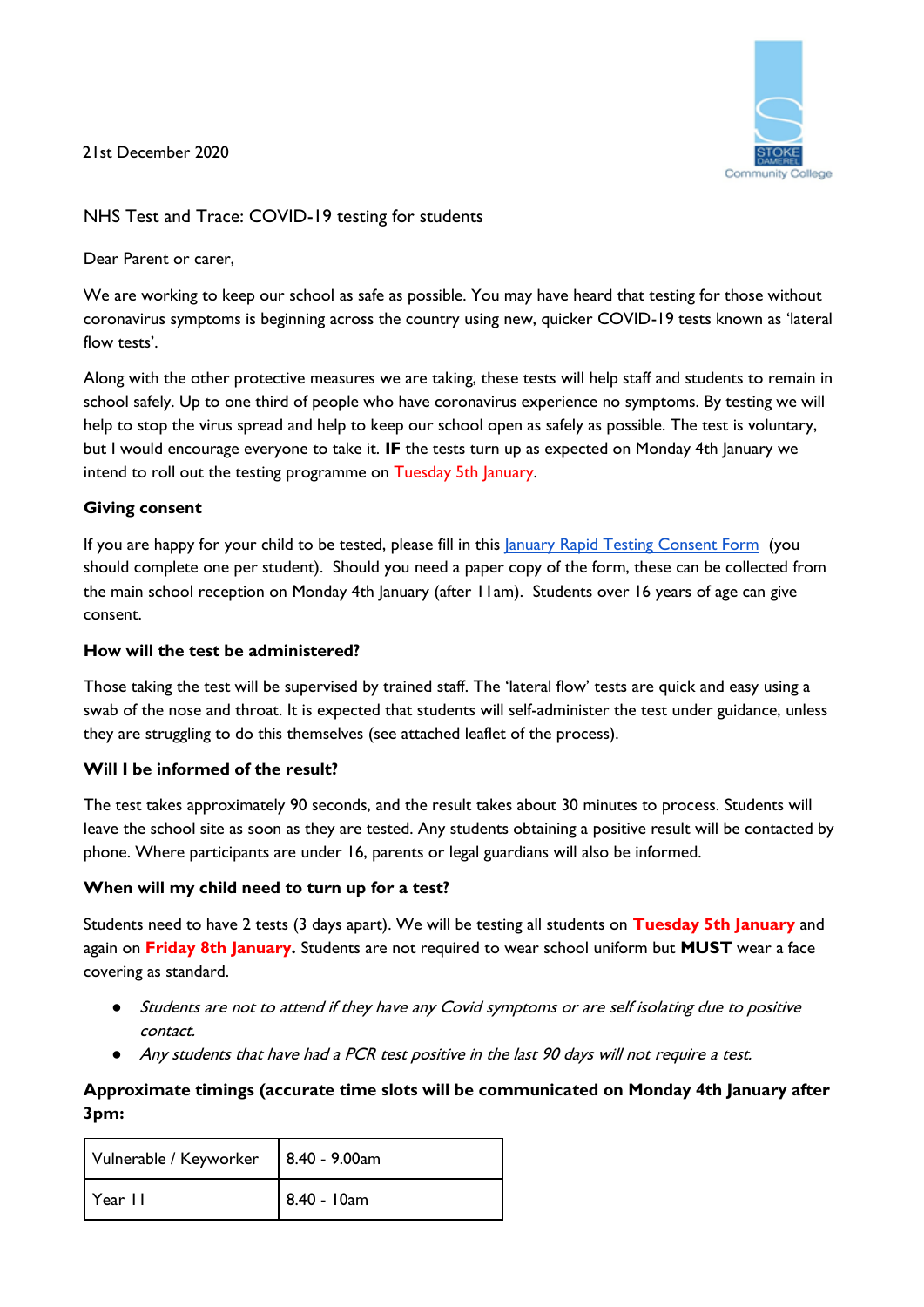| Year 7  | 9.30 - I lam   |
|---------|----------------|
| Year 8  | 10am - 11.30am |
| Year 9  | 11am - 12.30pm |
| Year 10 | 12.30 - 2pm    |
| Year 13 | $2 - 3.30$ pm  |
| Year 12 | 2 - 3.30pm     |

Students are to enter the site from the back car park entrance (Raynham Road) and will leave via the side gate by the sports hall.

#### **When will my child return to school, and how will work be set?**

Year 11 and 13 students will return to school on Wednesday 6th January as normal in school uniform or sixth form attire.

Any students who have an exam that week will be contacted to arrange a time for a revision session, and they will attend their exam slot.

Year 7 - 10 and Year 12 will return to school on Monday 11th January (online learning set on the website from Wednesday 6th January - Friday 8th January). Year 12 will have live online lessons on Wednesday and Thursday; Friday lessons will be set in the google classroom.

Any parents that have already indicated that their child does not have access to any digital devices to access the work (computer / mobile phone with wifi access) will be contacted by the Learning Manager on Monday 4th January to make arrangements to loan devices.

# **Vulnerable children and keyworker**

Those children that are considered vulnerable (e.g. EHCP) or those children of keyworkers will be able to return to school from Wednesday 6th January at 8.40am - places can be booked using the consent form above.

# **Free School Meals**

Hampers can be provided for those children eligible for Free School Meals who aren't able to attend school please contact reception on Monday 4th January to discuss any dietary requirements and to arrange collection.

Please see FAQ below as well as a leaflet from the DfE. We will support our students throughout, but please contact us on Monday 4th January after 11.30am if you need any further information. Have a restful and safe Christmas.

Yours faithfully,

ASFIES

Anita Frier

**Principal**